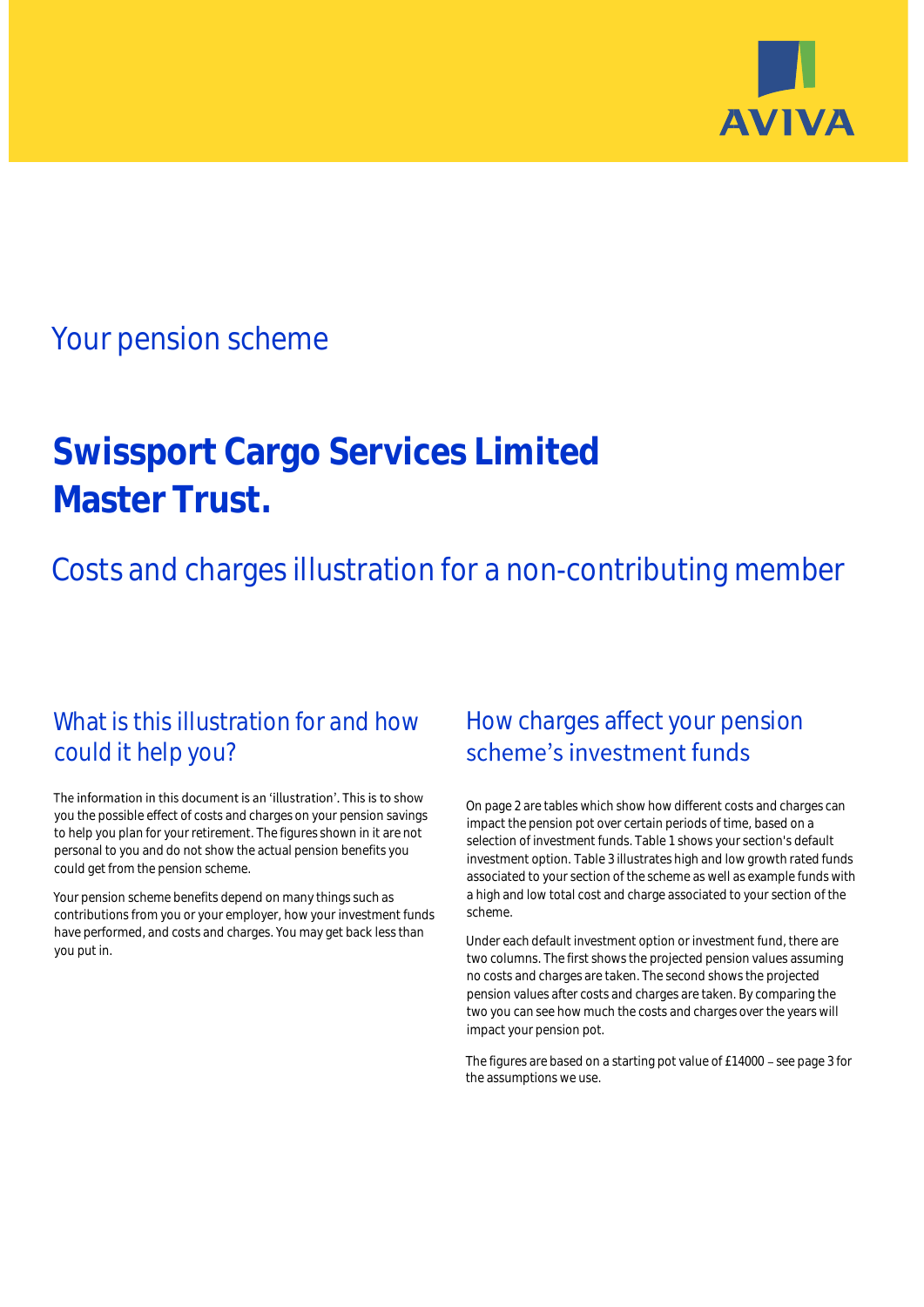| Illustration of effect of costs and charges on the Default Investment Option in<br><b>Swissport Cargo Services Limited Master Trust.</b> |                                        |                                    |  |  |  |  |  |  |  |
|------------------------------------------------------------------------------------------------------------------------------------------|----------------------------------------|------------------------------------|--|--|--|--|--|--|--|
|                                                                                                                                          | <b>My Future</b>                       |                                    |  |  |  |  |  |  |  |
|                                                                                                                                          | Assumed growth rate 3.3% (p.a.)        |                                    |  |  |  |  |  |  |  |
|                                                                                                                                          | Assumed costs and charges 0.39% (p.a.) |                                    |  |  |  |  |  |  |  |
| At end of year                                                                                                                           | Projected value assuming no            | <b>Projected value after costs</b> |  |  |  |  |  |  |  |
|                                                                                                                                          | costs and charges are taken            | and charges are taken              |  |  |  |  |  |  |  |
| $\mathbf{1}$                                                                                                                             | £14,200                                | £14,100                            |  |  |  |  |  |  |  |
| $\overline{2}$                                                                                                                           | £14,300                                | £14,200                            |  |  |  |  |  |  |  |
| 3                                                                                                                                        | £14,500                                | £14,300                            |  |  |  |  |  |  |  |
| 4                                                                                                                                        | £14,600                                | £14,400                            |  |  |  |  |  |  |  |
| 5                                                                                                                                        | £14,800                                | £14,500                            |  |  |  |  |  |  |  |
| 10                                                                                                                                       | £15,600                                | £15,000                            |  |  |  |  |  |  |  |
| 15                                                                                                                                       | £16,400                                | £15,500                            |  |  |  |  |  |  |  |
| 20                                                                                                                                       | £17,300                                | £16,000                            |  |  |  |  |  |  |  |
| 25                                                                                                                                       | £18,300                                | £16,500                            |  |  |  |  |  |  |  |
| 30                                                                                                                                       | £19,300                                | £17,100                            |  |  |  |  |  |  |  |
| 35                                                                                                                                       | £20,300                                | £17,600                            |  |  |  |  |  |  |  |
| 40                                                                                                                                       | £21,200                                | £18,100                            |  |  |  |  |  |  |  |
| 45                                                                                                                                       | £21,800                                | £18,200                            |  |  |  |  |  |  |  |
| 50                                                                                                                                       | £21,900                                | £17,900                            |  |  |  |  |  |  |  |

÷,

### **Table 2**

| List of Funds included in the Default Investment Option |                       |                    |  |  |  |  |  |  |
|---------------------------------------------------------|-----------------------|--------------------|--|--|--|--|--|--|
| <b>Fund name</b>                                        | <b>Total Cost and</b> | <b>Growth Rate</b> |  |  |  |  |  |  |
|                                                         | Charge (p.a.)         | (p.a.)             |  |  |  |  |  |  |
| Av MyM My Future Growth                                 | 0.41%                 | 3.60%              |  |  |  |  |  |  |
| Av MyM My Future Consolidation                          | 0.36%                 | 2.40%              |  |  |  |  |  |  |
|                                                         |                       |                    |  |  |  |  |  |  |
|                                                         |                       |                    |  |  |  |  |  |  |
|                                                         |                       |                    |  |  |  |  |  |  |
|                                                         |                       |                    |  |  |  |  |  |  |
|                                                         |                       |                    |  |  |  |  |  |  |
|                                                         |                       |                    |  |  |  |  |  |  |
|                                                         |                       |                    |  |  |  |  |  |  |
|                                                         |                       |                    |  |  |  |  |  |  |

#### **Aviva Life & Pensions UK Limited.**

Registered in England No. 3253947. Registered office: Aviva, Wellington Row, York, YO90 1WR. Authorised by the Prudential Regulation Authority and regulated by the Financial Conduct Authority and the Prudential Regulation Authority. Firm Reference Number 185896. **aviva.co.uk** TEMP GFI NG071309 09/2018